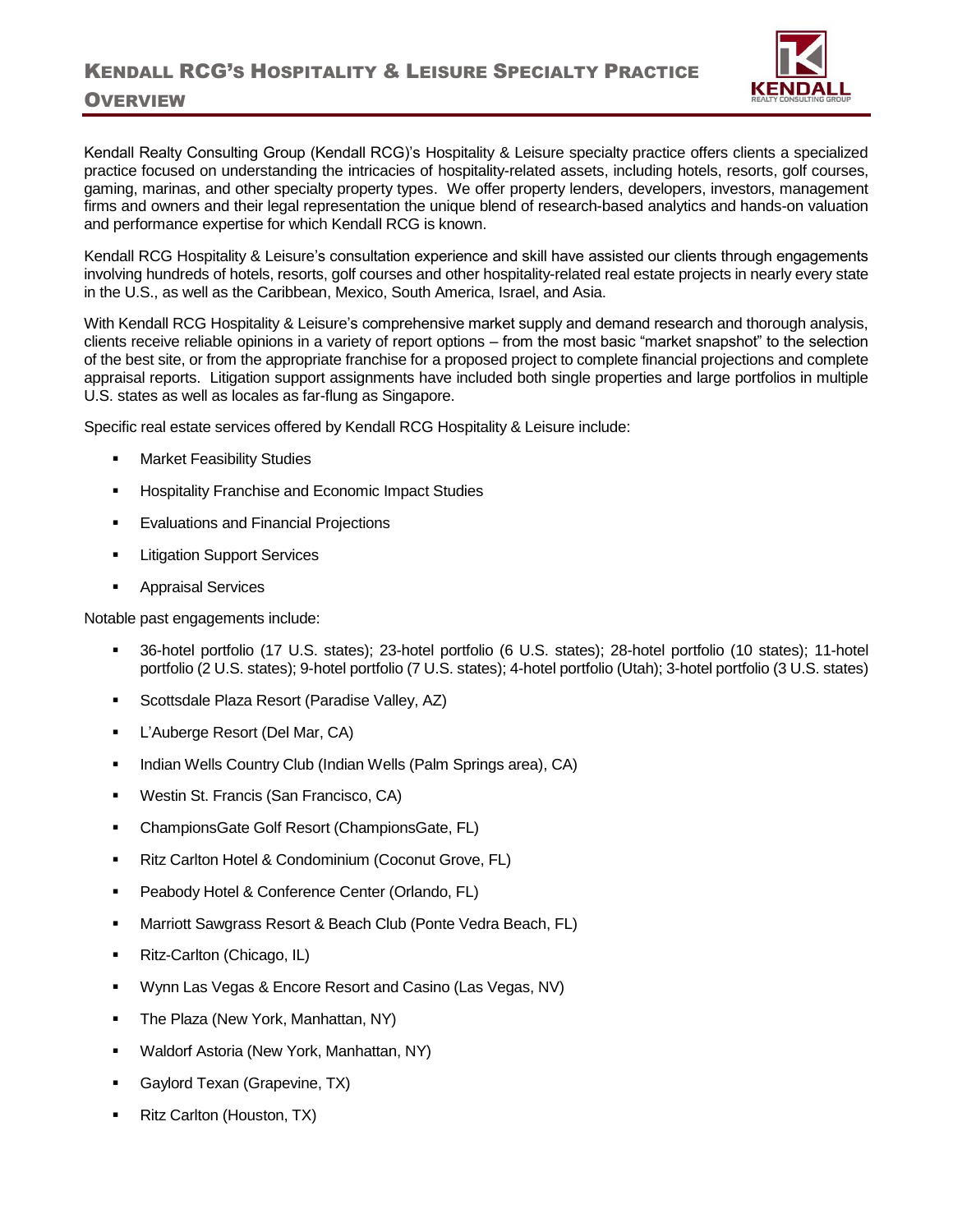

Kendall RCG's Hospitality & Leisure specialty practice's experience includes over 1,200 assignments covering 48 US states, the Caribbean, Mexico, Central America, Israel, and Asia, including many markets in which you may have interest. A sample listing of previous hospitality-related consulting and appraisal assignments in the U.S. is presented here, arranged by state.

Holiday Inn Express & Suites (Andalusia, AL) Fairfield inn (Athens, AL) Proposed Fairfield Inn & Suites Athens (Athens, AL) Sleep Inn & Suites Auburn (Auburn, AL) Cobb Land B&B (Birmingham, AL) Hampton Inn Birmingham-Colonnade 280 (Birmingham, AL) Proposed Hawthorn Suites Golf Resort (Birmingham, AL) Creekside Lodge (Dadeville, AL) Econo Lodge Inn & Suites Fort Rucker (Daleville, AL) Best Western Plus (Daphne, AL) Best Western Plus Eastern Shore (Daphne, AL) Comfort Suites (Daphne, AL) Hampton Inn Mobile-East Bay/Daphne (Daphne, AL) Hilton Garden Inn (Daphne, AL) Homewood Suites (Daphne, AL) Comfort Suites Eastern Shore (Daphne/Malbis, AL) Proposed Comfort Suites (Daphne/Malbis, AL) Courtyard (Decatur, AL) Hampton Inn (Decatur, AL) Hampton Inn & Suites (Decatur, AL) Comfort Inn & Suites (conversion to La Quinta Inn & Suites) (Dothan, AL) Comfort Suites (Dothan, AL) Candlewood Suites (Enterprise, AL) Western Inn (Eutah, AL) Holiday Inn Express (Fairhope, AL) Hampton Inn (Florence, AL) Cornerstone Lodge (Foley, AL) Holiday Inn Express Foley (Foley, AL) Country Hearth Inn (Gulf Shores, AL) Hampton Inn (Gulf Shores, AL) Holiday Inn Express (Gulf Shores, AL) Microtel (Gulf Shores, AL) Microtel Gulf Shores (Gulf Shores, AL) Microtel Inn & Suites (Gulf Shores, AL) Homewood Suites by Hilton Birmingham-SW-Riverchase-Galleria (Hoover, AL) Comfort Inn (Huntsville, AL) Embassy Suites Huntsville - Hotel & Spa (Huntsville, AL) Hampton Inn (Huntsville, AL) Proposed Hawthorn Suites Golf Resort (Huntsville, AL) Residence Inn (Huntsville, AL) Westin (Huntsville, AL) Comfort Inn (Lincoln, AL) Western Inn (Livingston, AL) Proposed Best Western (conversion) (Madison, AL) Admiral Semmes Hotel (Mobile, AL) Days Inn (Mobile, AL) Econo Lodge Tillmans Corner (Mobile, AL) Family Inns of America (Mobile, AL) former Ramada Inn (Mobile, AL)

Hampton Inn & Suites (Mobile, AL) Hampton Inn & Suites Downtown (Mobile, AL) Hampton Inn & Suites Providence Park (Mobile, AL) Hawthorn Suites Golf Resort (Mobile, AL) Holiday Inn (Mobile, AL) Homewood Suites (Mobile, AL) Howard Johnson's (Mobile, AL) Proposed Hawthorn Suites Golf Resort (Mobile, AL) Proposed Home2 Suites Tillmans Corner (Mobile, AL) Proposed La Quinta (conversion) (Mobile, AL) Quality Inn Downtown Historic District (Mobile, AL) Westmont Inn (Mobile, AL) Candlewood Suites (Montgomery, AL) Country Inn and Suites (Montgomery, AL) Days Inn (Montgomery, AL) Embassy Suites (Montgomery, AL) Fairfield Inn & Suites (Montgomery, AL) Proposed Fairfield Inn & Suites (Montgomery, AL) Proposed Hawthorn Suites Golf Resort (Montgomery, AL) Rodeway Inn (Montgomery, AL) Perdido Beach Resort (Orange Beach, AL) Proposed Bald Cypress Lodge (Orange Beach, AL) Proposed Condo Hotels Market Study (2) (Orange Beach, AL) Proposed Riverwalk Condo Hotel (Orange Beach, AL) Hilton Garden Inn Oxford/Anniston (Oxford, AL) Proposed Home2 Suites (Oxford, AL) Fairfield Inn & Suites (Pelham, AL) Holiday Inn Express & Suites - Prattville South (Prattville, AL) Holiday Inn Express & Suites (Saraland, AL) Super 8 (Sylacauga, AL) Holiday Inn Express (Talladega, AL) Proposed Holiday Inn Express (Talledega, AL) Hotel Capstone (Tuscaloosa, AL) Proposed Microtel Inn & Suites (Union Springs, AL) Comfort Suites (Bentonville, AR) Days Inn Conway (Conway, AR) America's Best Value Inn (Forrest City, AR) Comfort Inn (Forrest City, AR) Holiday Inn Fort Smith-City Center (Fort Smith, AR) Courtyard Fort Smith Downtown (Ft Smith, AR) Austin Hotel & Convention Center (proposed conversion to Holiday Inn) (Hot Springs, AR) Clarion (conversion to DoubleTree) (Hot Springs, AR) Country Inn & Suites (Hot Springs, AR) Econo Lodge Inn & Suites (Hot Springs, AR) Embassy Suites Hot Springs - Hotel & Spa (Hot Springs, AR) Hotel Hot Springs (Hot Springs, AR) La Quinta Inn & Suites (Hot Springs, AR) Proposed Holiday Inn Express - Hot Springs (Hot Springs, AR)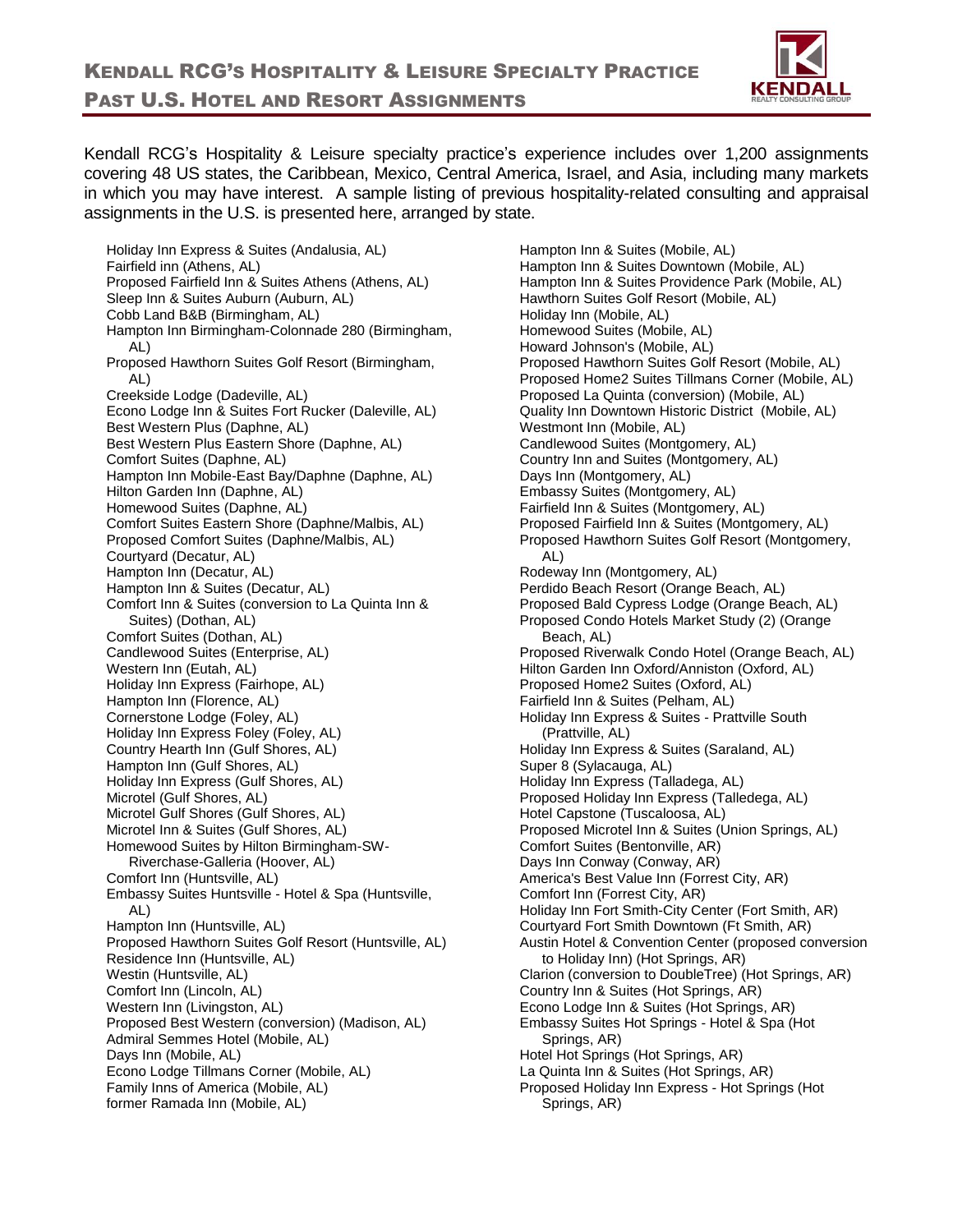Quality Inn Suites (Hot Springs, AR) Days Inn (Little Rock, AR) Proposed Home2Suites (Little Rock, AR) Riverfront Hilton Hotel (Little Rock, AR) Embassy Suites Northwest Arkansas - Hotel, Spa & Convention Center (Rogers, AR) Shadow Valley Golf Club (Rogers, AR) Hampton Inn & Suites (Texarkana, AR) Hilton Phoenix Chandler (Chandler, AZ) Renaissance Phoenix Glendale Hotel & Spa (Glendale, AZ) Ramada Inn and Suites (Mesa, AZ) Scottsdale Plaza Resort (Paradise Valley, AZ) Inn of Payson (Payson, AZ) Hyatt Regency - Phoenix (Phoenix, AZ) Proposed Courtyard by Marriott (Phoenix, AZ) Royal Palms Hotel & Spa (Phoenix, AZ) Hermosa Inn (Scottsdale, AZ) Royal Palms Hotel (Scottsdale, AZ) Scottsdale Conference Resort (Scottsdale, AZ) Scottsdale Plaza Resort (Scottsdale, AZ) Proposed Residence Inn (Tempe, AZ) Radisson Tempe (Tempe, AZ) SpringHill Suites by Marriott (Tempe, AZ) Tempe Mission Palms (Tempe, AZ) TownePlace Suites by Marriott (Tempe, AZ) Holiday Inn (Tucson, AZ) Marriott University Park (Tucson, AZ) Proposed TownePlace Suites by Marriott (Tucson, AZ) Westin La Paloma Resort (Tucson, AZ) Red Feather Lodge (Tusayan, AZ) Hilton Garden Inn and Pivot Point Conference Center (Yuma, AZ) Homewood Suites (Yuma, AZ) Red Lion - Anaheim (Anaheim, CA) Comfort Suites Bakersfield (Bakersfield, CA) Sixty Beverly Hills (Beverly Hills, CA) Quality Inn (Burbank, CA) Sunburst Calistoga (Calistoga, CA) Hilton Concord (Concord, CA) Wyndham Hotel (Costa Mesa, CA) aloft Hotel - Cupertino (Cupertino, CA) Laguna Cliffs Resort (Dana Point, CA) L'Auberge Del Mar Resort (Del Mar, CA) Red Lion - Eureka (Eureka, CA) Tenaya Lodge (Fish Camp, CA) Travelers Inn - Blackstone Avenue (Fresno, CA) Travelers Inn - S. Second Street (Fresno, CA) Travelers Inn - Shaw Avenue (Fresno, CA) Hilton Garden Inn (Gilroy, CA) America's Best Value inn (Healdsburg, CA) Best Western Dry Creek Inn (Healdsburg, CA) Best Western Plus Diamond Valley (Hemet, CA) Holiday Inn Express Jackson (Jackson, CA) Holiday Inn Select (La Mirada, CA) Inn at Laguna Beach (Laguna Beach, CA) Candlewood Suites (Lakewood, CA) Proposed Courtyard by Marriott (Long Beach, CA) Doubletree Modesto (Modesto, CA) Hotel Pacific (Monterey, CA) Monterey Bay Inn (Monterey, CA)

Spindrift Inn (Monterey, CA) Victorian Inn (Monterey, CA) Hotel Avante (Mountain View, CA) Proposed Courtyard (Oceanside, CA) Doubletree by Hilton Hotel Ontario Airport (Ontario, CA) Econo Inn (Ontario, CA) Ontario Hilton Hotel (Ontario, CA) Proposed Dream Hotel and Residences (Palm Springs, CA) Riviera Resort & Spa (Palm Springs, CA) Ritz Carlton (Pasadena, CA) Red Lion - Redding (Redding, CA) Courtyard by Marriott (Riverside, CA) Aventine Hyatt Regency (San Diego, CA) Courtyard by Marriott (San Diego, CA) Argent Hotel (San Francisco, CA) Empress Hotel (SRO) (San Francisco, CA) Hotel Kabuki (San Francisco, CA) Nikko Hotel (San Francisco, CA) Petite Auberge (San Francisco, CA) The Clift Hotel (San Francisco, CA) Westin St. Francis (San Francisco, CA) White Swan Inn (San Francisco, CA) Four Points Cupertino (San Jose, CA) Proposed Residence Inn (San Juan Capistrano, CA) Best Western Sonoma Valley Inn (Sonoma, CA) Harvest Inn (St. Helena, CA) Wild Palms (Sunnyvale, CA) Hearthside Inn Aurora (Aurora, CO) Proposed Casino and Hotel (Blackhawk, CO) Candlewood Suites (Colorado Springs, CO) Hearthside Inn Colorado Springs (Colorado Springs, CO) Super 8 (Colorado Springs, CO) Courtyard by Marriott Cherry Creek (Denver, CO) Courtyard by Marriott Denver Downtown (Denver, CO) Denver Marriott West (Denver, CO) Hotel Monaco (Denver, CO) Hyatt House - Denver International Airport (Denver, CO) Hyatt Summerfield Suites Denver Airport (Denver, CO) Inverness Hotel and Golf Course (Denver, CO) Marriott City Center (Denver, CO) Travelers Inn (Denver, CO) VQ Hotel (Denver, CO) Radisson Hotel Denver South (Englewood, CO) Candlewood Suites (Loveland, CO) Embassy Suites Loveland - Hotel, Spa & Conference Center (Loveland, CO) Vail Cascade Hotel and Club (Vail, CO) Vail Cascade Resort & Spa (Vail, CO) Westin Resort Vail (Vail, CO) Westin Westminster (Westminster, CO) Holiday Inn Express (Banford, CT) Radisson Hotel Cromwell (Cromwell, CT) Crowne Plaza Danbury (Danbury, CT) Best Western Black Rock (Fairfield, CT) Hartford Hotel (Hartford, CT) Proposed Madison Beach Hotel (conversion) (Madison, CT) Holiday Inn Express (Meriden, CT) Proposed Middletown Inn (Middletown, CT)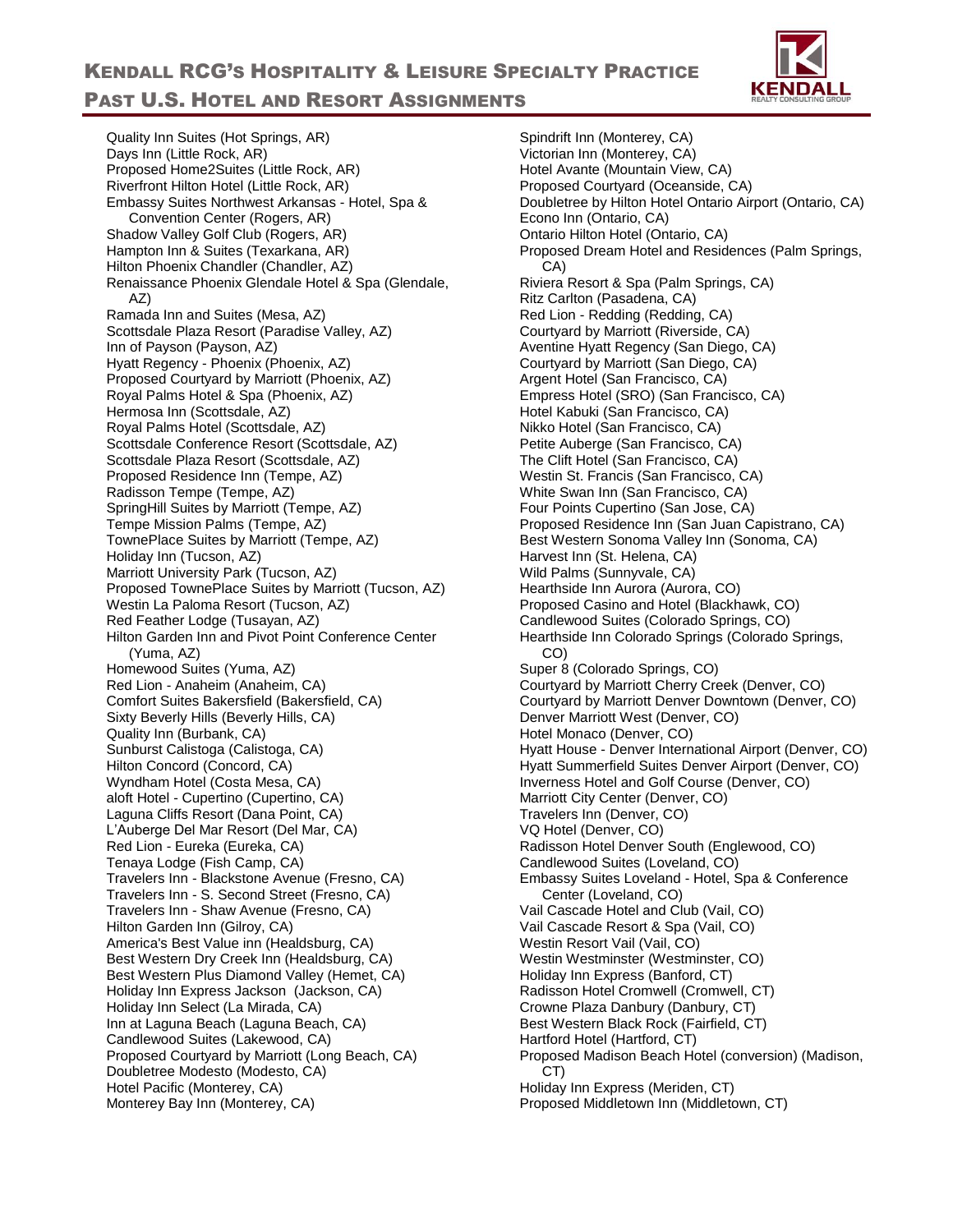

Holiday Inn North Haven (North Haven, CT) DoubleTree Norwalk (Norwalk, CT) Courtyard by Marriott, Rosemont Suites, and Adjacent Restaurant (Norwich, CT) Heritage Hotel (Southbury, CT) Best Western Impact Study (5) (Washington, DC) Capital Hilton (Washington, DC) Crowne Plaza (Washington, DC) Embassy Suites at the Pavilion (Washington, DC) Four Seasons Hotel (Washington, DC) Holiday Inn Capitol (Washington, DC) Homewood Suites Washington DC Convention Center (Washington, DC) Monarch Hotel (Washington, DC) Radisson Barceló Hotel (Washington, DC) Renaissance TechWorld (Washington, DC) Washington Hilton and Towers (Washington, DC) Christiana Hilton (Christiana, DE) Residence Inn Dover (Dover, DE) Hampton Inn - Rehoboth Beach (Rehoboth, DE) Omni Resort Amelia Island Plantation (Amelia Island, FL) Boca Raton Marriott (Boca Raton, FL) Best Western Bonita Springs (Bonita Springs, FL) Proposed Omni Resort at ChampionsGate (ChampionsGate, FL) Hilton Clearwater Beach (Clearwater Beach, FL) Ritz Carlton Hotel & Condominium (Coconut Grove, FL) Wildwood Resort and Golf Course (Crawfordville, FL) Hilton Ft Lauderdale Airport (Dania Beach, FL) Ramada Beach Resort (Daytona Beach, FL) Holiday Inn (Destin, FL) Proposed Home2 Suites (Destin, FL) Hilton Ft Lauderdale Airport (Fort Lauderdale, FL) Holiday Inn - Fort Lauderdale (Fort Lauderdale, FL) Holiday Inn - West (Fort Lauderdale, FL) Inverrary Resort (Fort Lauderdale, FL) Lauderdale Beach Hotel (Fort Lauderdale, FL) Pier 66 Resort (Fort Lauderdale, FL) Trump International (Fort Lauderdale, FL) W Hotel and Residences (Fort Lauderdale, FL) Marriott Sanibel Harbour Resort & Spa (Fort Myers, FL) Holiday Inn - Fort Myers (Fort Myers Beach, FL) Fairfield Inn & Suites (Fort Pierce, FL) Proposed Fairfield inn & Suites (Fort Pierce, FL) Timeshare/Condo Study (Fort Walton Beach, FL) Hampton Inn (Ft Walton Beach, FL) Radisson (Ft Walton Beach, FL) Proposed Hilton and Conference Center (Gainesville, FL) Cheeca Lodge & Spa Resort (Islamorada, FL) Homewood Suites (Jacksonville, FL) Sea Turtle Inn (Jacksonville, FL) Comfort Inn (Jacksonville Beach, FL) Fairfield Inn & Suites (Jacksonville Beach, FL) Conch Harbor (Key West, FL) Ocean Key Resort & Spa (Key West, FL) Pier House (Key West, FL) Radisson Resort Celebration (Kissimmee, FL) Proposed Marriott (Lake Mary, FL) Gulf Stream Hotel (Lake Worth, FL)

Proposed Hilton Garden Inn (Lakeland, FL) Fiesta Key Resort (Long Key, FL) Sheraton Orlando North (Maitland, FL) Radisson Suites Hotel (Marco, FL) Residence Inn (Melbourne, FL) Candlewood Suites (Miami, FL) Courtyard by Marriott Downtown (Miami, FL) Courtyard Marriott Downtown (Miami, FL) Jockey Club redevelopment (hotel, residences, marina) (Miami, FL) Proposed Curio by Hilton Design District (Tryptych Project) (Miami, FL) Proposed Luxury Hotel Downtown Miami (Miami, FL) Sofitel / Proposed Pullman Miami Airport (Miami, FL) Eden Roc Miami Beach (Miami Beach, FL) National Hotel (Miami Beach, FL) Ritz-Carlton South Beach (Miami Beach, FL) Candlewood Suites (Miami Lakes, FL) Proposed St. Regis Condo Hotel (Naples, FL) Quality Inn - Gulf Coast (Naples, FL) Hilton Tampa Bay (North Redington Beach, FL) Wilson Inn Hotel - Orange Park (Orange Park, FL) Country Inn & Suites (Orlando, FL) Holiday Inn Family Suites (Orlando, FL) Lake Buena Vista Resorts, Resort Condo Hotel (Orlando, FL) Peabody Hotel & Conference Center (Orlando, FL) Proposed Condo Hotel (Orlando, FL) Proposed Convention Center Hotel (Orlando, FL) Proposed Holiday Inn Express (Orlando, FL) Radisson Barceló Hotel (Orlando, FL) Radisson Hotel (Orlando, FL) Westin Grand Imagine, Condo Hotel, Orange County Convention Center (Orlando, FL) World Quest Resorts, Resort Condo Hotel (Orlando, FL) Best Western Castillo Del Sol (Ormond Beach, FL) Best Western Inn (Palm Coast, FL) Palm Coast Resort & Golf Club (Palm Coast, FL) Sugar Sands Hotel (Panama City, FL) The Buccaneer Beach Motel (Panama City, FL) America's Best Value Inn (Pensacola, FL) Pensacola Lodge (Pensacola, FL) Proposed Residence Inn Pensacola Airport (Pensacola, FL) Ramada (Pensacola, FL) Suburban Suites (Pensacola, FL) Marriott Sawgrass Resort & Beach Club (Ponte Vedra Beach, FL) Hilton Garden Inn (Port St. Lucie, FL) Ramada Inn (Saint Augustine, FL) Hotel Indigo (Sarasota, FL) Sandcastle Hotel (Sarasota, FL) Casa Gaby (short term rental) (South Beach, FL) Courtyard Apartments (short term rental) (South Beach, FL) Hispaniola (short term rental) (South Beach, FL) L´etoile (short term rental) (South Beach, FL) Sheraton Tampa East (Tampa, FL) Hampton Inn Titusville (Titusville, FL) Holiday Inn (Vero Beach, FL) Hampton Inn (Alpharetta, GA)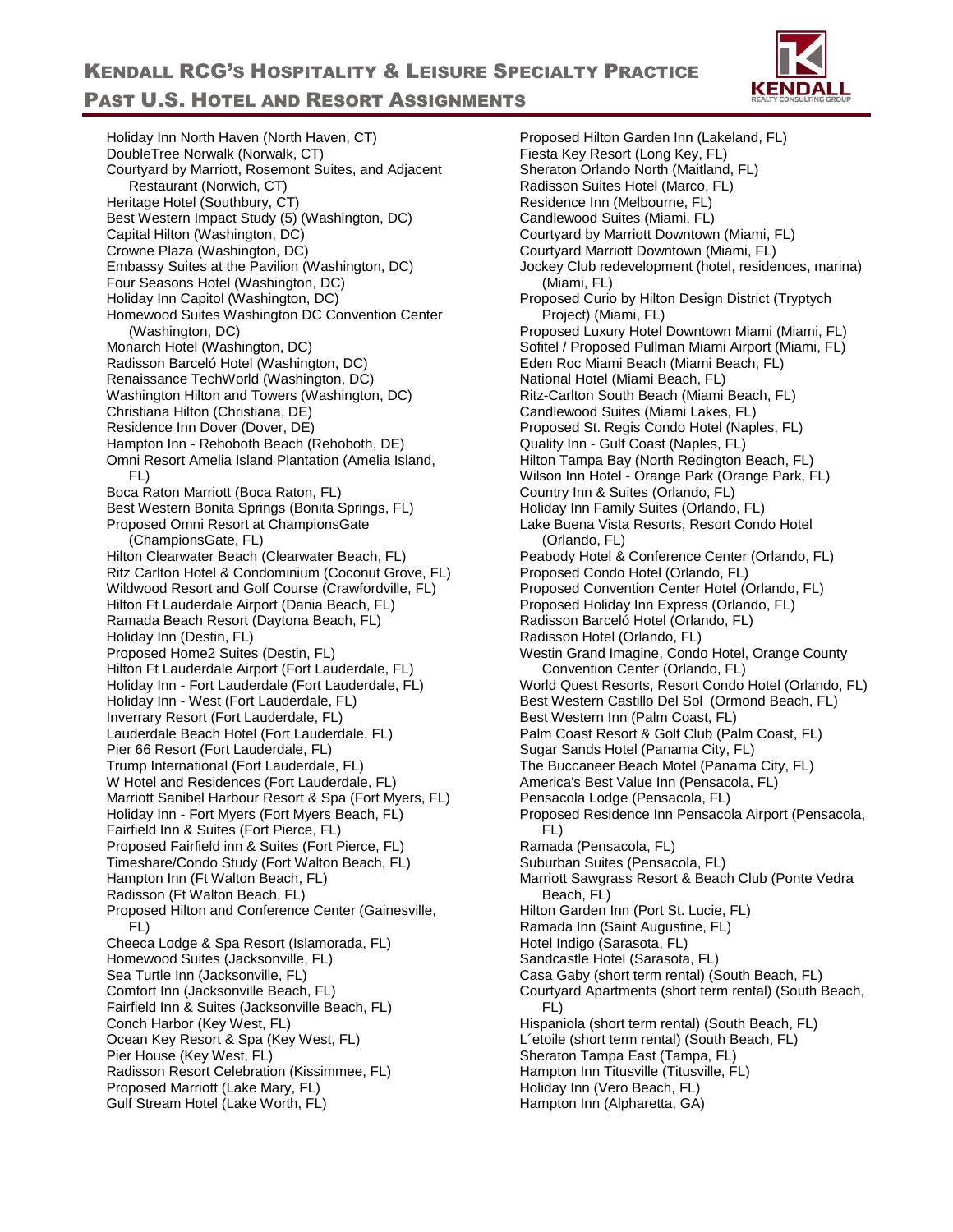

American Hotel conversion to Wyndham (Atlanta, GA) Atlanta Center (Atlanta, GA) Georgian Terrace (Atlanta, GA) Hyatt Place Perimeter Center (Atlanta, GA) Lenox Inn Site, Phase I (Atlanta, GA) Proposed Highlands Resort Hotel and Golf Course (Atlanta, GA) Proposed Hyatt House at the GA Aquarium (Atlanta, GA) Proposed Wingate Inn Buckhead (Atlanta, GA) Wingate Inn (Atlanta, GA) Proposed Home2Suites (Augusta, GA) Comfort Inn (Brunswick, GA) Knights Inn (Brunswick, GA) Country Inn & Suites Buford (Buford, GA) Holiday Inn Express (Canton, GA) Hampton Inn Cartersville (Cartersville, GA) Quality Hotel and Conference Center (College Park, GA) Quality Inn Covington (Covington, GA) Candlewood Suites (Gwinnett, GA) Clarion (Jekyll Island, GA) Comfort Suites (Jekyll Island, GA) Quality Inn (Jekyll Island, GA) Baymont (Kingsland, GA) Comfort Inn (Kingsland, GA) Hampton Inn Kingsland (Kingsland, GA) Proposed Hawthorn Suites Golf Resort (Kingsland, GA) Proposed Laurel Island Resort (Kingsland, GA) Days Inn - La Grange (La Grange, GA) Hampton Inn Atlanta/Marietta (Marietta, GA) Hampton Inn (Newnan, GA) Hawthorn Suites (Rome, GA) Hilton Garden Inn (Savannah, GA) Homewood Suites (Savannah, GA) Proposed Hilton Garden Inn (Savannah, GA) Proposed Hyatt Place (Savannah, GA) Residence Inn (Savannah, GA) Holiday Inn Express (Smyrna, GA) Independent Hotel (former Holiday Inn Express) (Smyrna, GA) Proposed Conversion to DoubleTree (Tucker, GA) Pagoda Hotel (Honolulu, HI) Maui Beach Hotel (Kahului, Maui County, HI) Four Seasons Hualalai (Kailua-Kona, HI) Elleair Golf Club (Kihei, Maui, Maui County, HI) Lumeria Maui Resort (Maui, HI) Holiday Inn - Cedar Rapids (Cedar Rapids, IA) Radisson Quad City Plaza (Davenport, IA) Ramada (Des Moines, IA) Holiday Inn Dubuque (Dubuque, IA) Southpark (Moline, IA) Red Lion - Boise Downtowner (Boise, ID) TownPlace Suites (Boise, ID) La Quinta (Coeur d'Alene, ID) Shilo Inn Idaho Falls (Idaho Falls, ID) Candlewood Suites Boise Meridian (Meridian, ID) Red Lion - Pocatello (Pocatello, ID) TownePlace Suites (Pocatello, ID) Red Lion - Templin's Hotel on the River (Post Falls, ID) Red Lion - Canyon Spring (Twin Falls, ID)

Holiday Inn - Aurora North Naperville (Aurora, IL) Holiday Inn Bolingbroke (Bolinbroke, IL) Springhill Suites Chicago Bolingbrook (Bolingbrook, IL) Best Western (Chicago, IL) Chicago Hilton and Towers (Chicago, IL) Chicago O' Hare Marriott (Chicago, IL) Clarion Barceló Hotel - O'Hare International Airport (Chicago, IL) Congress Hotel (Chicago, IL) Drake Hotel (Chicago, IL) Hotel Monaco (Chicago, IL) O'Hare Hilton (Chicago, IL) Palmer House Hilton (Chicago, IL) Quality Inn (Chicago, IL) Radisson O'Hare (Chicago, IL) Ritz-Carlton (Chicago, IL) Rosemont Suites (Chicago, IL) Embassy Suites East Peoria - Hotel & Riverfront Conference Center (East Peoria, IL) Holiday Inn (Elk Grove Village, IL) Clarion Hotel Elmhurst - Northside (Elmhurst, IL) Hampton Inn (Matteson, IL) Ramada Inn (Mattoon, IL) Stoney Creek Inn Hotel & Conference Center (Moline, IL) Hampton Inn (Naperville, IL) Bloomington-Normal Marriott Hotel & Conference Center (Normal, IL) Radisson Hotel & Conference Center (Northbrook, IL) The Drake (Oakbrook, IL) Four Points Barceló Hotel (Oakbrook Terrace, IL) Four Points by Sheraton - Downtown Peoria (Peoria, IL) Best Western at O'Hare (Rosemont, IL) Proposed Fairfield Inn & Suites/TownePlace Suites (Schaumburg, IL) Woodfield Corporate Center/Hotel (Schaumburg, IL) Quality Inn O'Hare Airport (Schiller Park, IL) Oak Brook Hills Hotel & Resort (Westmont, IL) Westin Chicago North Shore (Wheeling, IL) Fairfield Inn (Bloomington, IN) Hampton Inn (Bloomington, IN) QUALITY INN & Suites-Greenfield (Greenfield, IN) Hilton Garden Inn Downtown Indianapolis (Indianapolis, IN) Candlewood Suites (Indianapolis, IN) Comfort Inn & Suites Lawrenceville (Indianapolis, IN) Marriott (Proposed) (Indianapolis, IN) Omni Severin Hotel (Indianapolis, IN) Modern Inn & Suites (Lawrenceburg, IN) Fairfield Inn & Suites (Noblesville, IN) Quality Inn & Suites Noblesville (Noblesville, IN) Best Western Plus Altrea Airport Inn & Suites (Plainfield, IN) Four Points (West Lafayette, IN) Hampton Inn & Suites (Dodge City, KS) Marriott Courtyard Junction City (and adjacent conference center) (Junction City, KS) Radisson Cincinnati Riverfront (Covington, KY) Red Roof Inn Cincinnati Airport (Erlanger, KY) Crowne Plaza Lexington Near UK / Keeneland (Lexington, KY)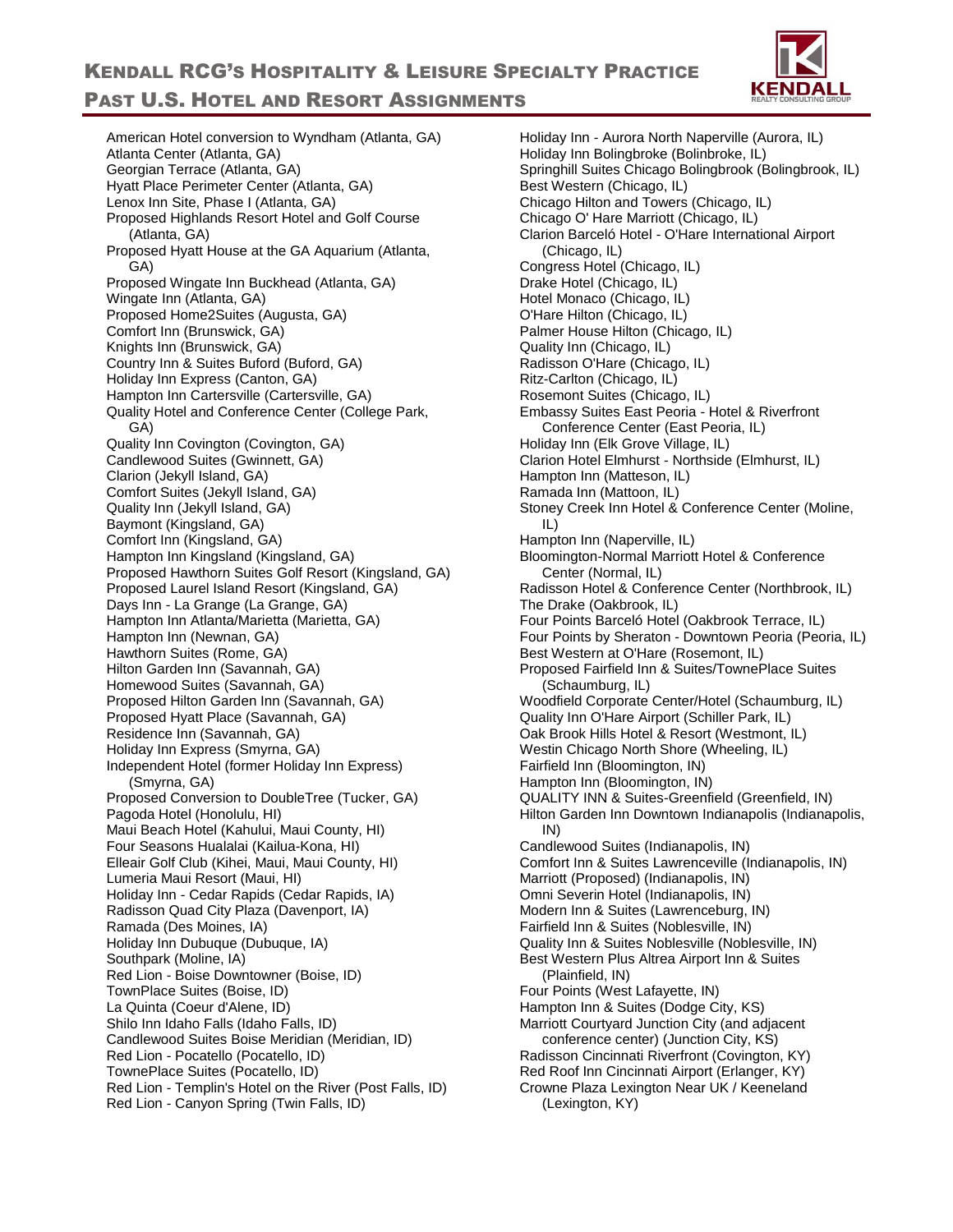

Fairfield Inn & Suites - Lexington North (Lexington, KY) Proposed Hotel Indigo (Louisville, KY) Wilson Inn (Louisville, KY) Ramada Inn (Maysville, KY) Days Inn (Mt. Sterling, KY) Comfort Suites (Newport, KY) Hilton Hotel (Baton Rouge, LA) Residence Inn (Baton Rouge, LA) Comfort Suites (Bossier City, LA) Courtyard (Bossier City, LA) Days Inn (Bossier City, LA) Proposed Comfort Suites (Bossier City, LA) Proposed Residence Inn (Bossier City, LA) Proposed Holiday Inn (Broussard, LA) Homewood Suites by Hilton Covington (Covington, LA) Holiday Inn (Kenner, LA) Holiday Inn New Orleans Airport (Kenner, LA) Radisson Hotel New Orleans Airport (Kenner, LA) Holiday Inn (La Place, LA) Staybridge Suites Lafayette - Airport (Lafayette, LA) Sheraton (Metairie, LA) Comfort Suites (New Iberia, LA) Hampton Inn & Suites (New Iberia, LA) Holiday Inn Express (New Iberia, LA) Proposed Hampton Inn & Suites (New Iberia, LA) Bourbon Orleans (New Orleans, LA) French Market Inn (New Orleans, LA) Maison Dupuy (New Orleans, LA) Prince Conti Hotel (New Orleans, LA) Proposed Curio by Hilton, The National World War II Museum Hotel and Conference Center (New Orleans, LA) St. Ann Marie Antoinette Hotel (New Orleans, LA) St. Louis Hotel (New Orleans, LA) Staybridge Suites (New Orleans, LA) Proposed Holiday Inn Express (Pineville, LA) Sleep Inn & Suites (Pineville, LA) Hampton Inn Lafayette (Scott, LA) Clarion (Shreveport, LA) Days Inn (Shreveport, LA) Comfort Inn West Monroe (West Monroe, LA) Best Western Roundhouse Suites (Boston, MA) Charlesmark Hotel (Boston, MA) Candlewood Suites (Braintree, MA) Days Inn (Danvers, MA) Sheraton Ferncroft (Danvers, MA) Proposed Hotel (Framingham, MA) Ocean Mist Resort (Yarmouth, MA) Sheraton Four Points (Aberdeen, MD) Springhill Suites Edgewood Aberdeen (Aberdeen, MD) Radisson (Annapolis, MD) Fairfield Inn (Baltimore, MD) Hampton Inn & Suites Baltimore Inner Harbor (Baltimore, MD) Tremont Plaza (Baltimore, MD) (Baltimore, MD) Marriott Suites (Bethesda, MD) Holiday Inn (Glen Burnie, MD) Fairfield Inn (Jessup, MD) Patuxent Inn (Lexington Park, MD) Fairfield Inn (Linthicum, MD) Holiday Inn (Linthicum, MD)

Wingate Inn at BWI Airport (Linthicum, MD) aloft Hotel National Harbor (Oxon Hill, MD) Park Inn (Oxon Hill, MD) Proposed Hotel (White Oak, MD) Point Lookout Resort (Lincolnville, ME) Best Western Greenfield Inn (Allen Park, MI) Candlewood Suites (Ann Arbor, MI) Hampton Inn (Ann Arbor, MI) Comfort Inn (Birch Run, MI) DoubleTree Metro Airport (Detroit, MI) Hilton (Grand Rapids, MI) Hampton Inn (Monroe, MI) Proposed Staybridge Suites (Novi, MI) Residence Inn by Marriott (Novi, MI) Sheraton (Novi, MI) Clarion Barceló Hotel - Detroit Metro Airport (Romulus, MI) Hampton Inn (Romulus, MI) Hampton Inn (Southfield, MI) Hampton Inn & Suites (Southgate, MI) Holiday Inn (Ventro) (Taylor, MI) Ramada Marshall (Marshall, MN) DoubleTree Suites Minneapolis (Minneapolis, MN) The Marquette Hotel (Minneapolis, MN) Castle Rock Resort & Water Park (Branson, MO) Chateau on the Lake Resort Spa & Convention Center (Branson, MO) Ramada Inn (Branson, MO) Inn at Grand Glaize (Grand Glaize, MO) Residence Inn Joplin (Joplin, MO) Residence Inn Kansas City Airport (Kansas City, MO) Resort Hotel at Port Arrowhead (Lake Ozark, MO) Fairfield Inn (Olathe, MO) Embassy Suites St. Louis - St. Charles (Saint Charles, MO) Courtyard by Marriott Springfield Airport (Springfield, MO) Doubletree Hotel / Houlihan's Restaurant (Springfield, MO) Holiday Inn Express & Suites Springfield (Springfield, MO) Residence Inn Springfield (Springfield, MO) University Plaza Hotel and Convention Center (Springfield, MO) Crown Plaza St. Louis - Downtown (St Louis, MO) Crowne Plaza - Downtown (St. Louis, MO) Exec I and II/Doubletree Hotel (St. Louis, MO) Hyatt Regency ST Louis at the Arch (St. Louis, MO) Hyatt Union Station (St. Louis, MO) Riverport Executive Center (St. Louis, MO) Beach Boulevard land (leasehold) (Biloxi, MS) Best Western (Biloxi, MS) Broadwater Beach Resort (Biloxi, MS) Four Points by Sheraton (Biloxi, MS) Proposed aloft Hotel (Biloxi, MS) Proposed Grand Casino Biloxi Hotel (Biloxi, MS) Proposed Hilton Garden Inn Biloxi (Biloxi, MS) Proposed Margaritaville Resort (Magic Casino and Hotel conversion) (Biloxi, MS) Proposed Margaritaville Resort and Casino (Magic Casino and Hotel conversion) (Biloxi, MS)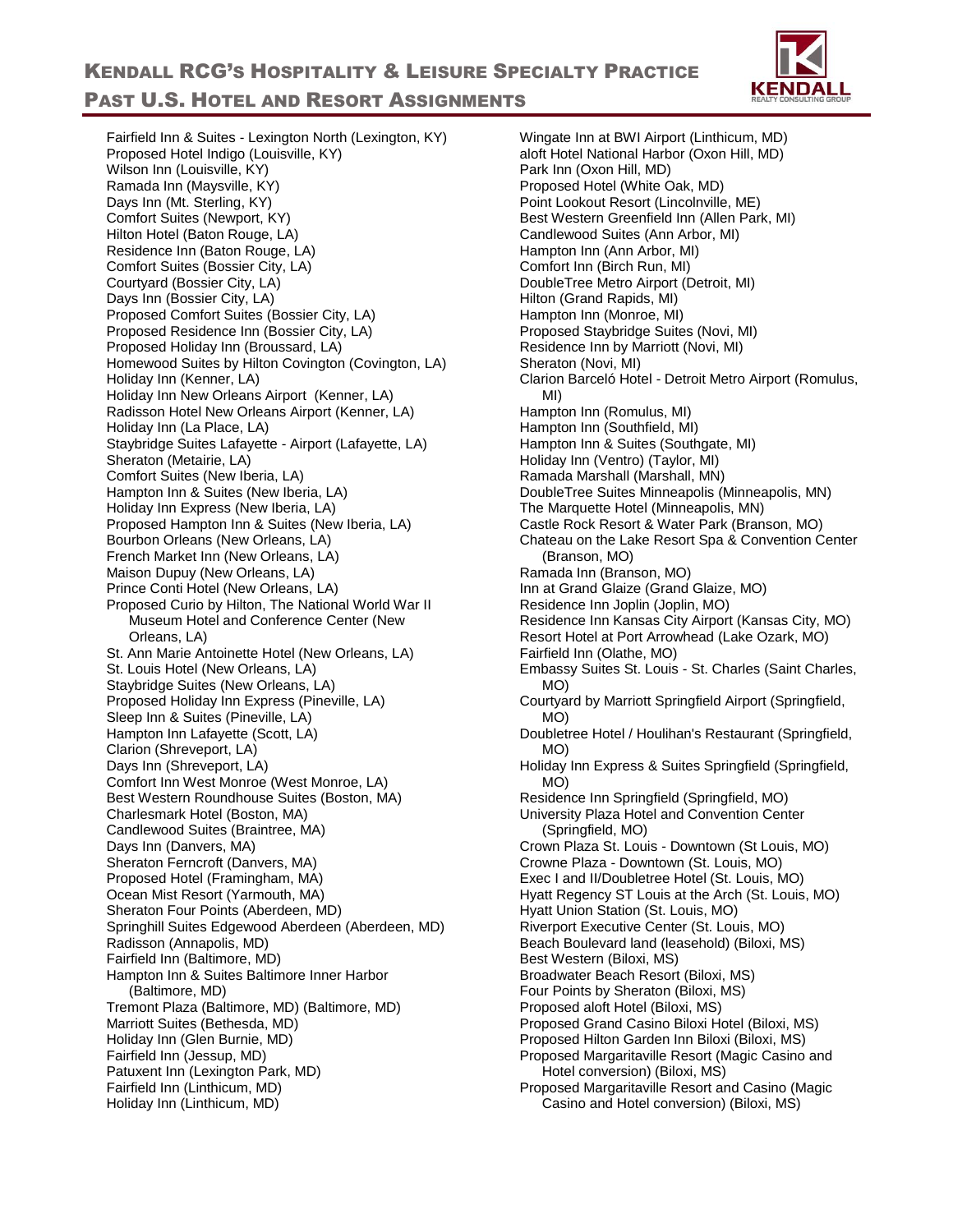

Proposed Watermark Hotel (Biloxi, MS) Quality Inn (Biloxi, MS) South Beach Biloxi Hotel (Biloxi, MS) Vacant land at 195 Beach Boulevard (Biloxi, MS) White House Hotel, an Ascend Hotel Collection Member (Biloxi, MS) Holiday Inn Express & Suites (Brookhaven, MS) Courtyard by Marriott (Columbus, MS) Proposed Courtyard by Marriott (Columbus, MS) Proposed Fairfield Inn & Suites (Columbus, MS) Proposed Fairfield Inn & Suites (D'Iberville, MS) Proposed Home2 Suites (D'Iberville, MS) Economy Inn (Gulf Hills, MS) Best Western Seaway Inn (Gulfport, MS) Clarion Inn (Gulfport, MS) Comfort Suites (Gulfport, MS) Proposed Grand Casino Gulfport Hotel (Gulfport, MS) Proposed Home2Suites (Gulfport, MS) Proposed Hotel (Gulfport, MS) Proposed Wingate Inn (Gulfport, MS) Wingate Inn (Gulfport, MS) Proposed TownePlace Suites (Hattiesburg, MS) Days Inn (Hernando, MS) Proposed Homewood Suites Downtown Jackson (Jackson, MS) Proposed Hotel and Office Development (Jackson, MS) Quality Inn (Louisville, MS) Holiday Inn Express (Lucedale, MS) Proposed Courtyard (Madison, MS) Days Inn (McComb, MS) Proposed Fairfield Inn & Suites (Meridian, MS) Proposed Holiday Inn (Meridian, MS) Quality Inn Hotel (Moss Point, MS) Fairfield inn & Suites (Olive Branch, MS) Whispering Woods Hotel & Conference Center (Olive Branch, MS) Courtyard by Marriott (Oxford, MS) Hampton Inn (Oxford, MS) Holiday Inn Express (Oxford, MS) Proposed Hilton Garden Inn (Pascagoula, MS) Baymont Inn (Pearl, MS) Hyatt Place Jackson/Ridgeland (Ridgeland, MS) Proposed Hampton Inn & Suites (Ridgeland, MS) Comfort Suites (Tupelo, MS) Economy Inn (Tupelo, MS) Hilton Garden Inn (Tupelo, MS) Proposed Best Western (Tupelo, MS) Proposed Hilton Garden Inn (expansion) (Tupelo, MS) Rodeway Inn & Suites (Tupelo, MS) Baymont Inn (Vicksburg, MS) Motel 6 (Vicksburg, MS) Proposed Fairfield Inn & Suites (Vicksburg, MS) Proposed Margaritaville Resort & Hotel (Vicksburg, MS) Proposed Portofino Casino & Hotel, an Ascend Hotel Collection Member (Vicksburg, MS) Radisson Hotel Billings (Billings, MT) Red Lion - Kalispell (Kalispell, MT) Proposed Curio (Asheville Supply and Foundry Company Buildings) (Asheville, NC) Proposed Kimpton (Pioneer Building (Asheville Broad Center)) (Asheville, NC)

Candlewood Suites-UNC (Charlotte, NC) Candlewood Suites-Westpark (Charlotte, NC) Comfort Suites – Charlotte (Charlotte, NC) Days Inn (Charlotte, NC) Embassy Suites (Charlotte, NC) Guest Quarters Suite Hotel (Charlotte, NC) Hampton Inn and Hilton (Charlotte, NC) Hilton (Charlotte, NC) Holiday Inn (Charlotte, NC) Quality Inn (proposed Wyndham Garden Inn conversion) (Charlotte, NC) Quality Inn (proposed Wyndham Garden Inn) (Charlotte, NC) South Park Suites Hotel (Charlotte, NC) Comfort Suites Concord Mills (Concord, NC) Embassy Suites Charlotte - Concord Golf Resort & Spa (Concord, NC) Courtyard by Marriott (Durham, NC) Proposed Four Points (Durham, NC) Sleep Inn (Hickory, NC) Radisson High Point Plaza Hotel & Conference Center (High Point, NC) Holiday Inn Express (Leland, NC) Marriott Myrtle Beach Resort & Spa (Myrtle Beach, NC) Comfort Suites (Pineville, NC) Quality Inn at Carolina Place Mall (Pineville, NC) Days Inn Raleigh Beltline (Raleigh, NC) Comfort Inn & Suites (Statesville, NC) Hampton Inn & Suites (Wilmington, NC) Holiday Inn (Wilmington, NC) Best Western Plus – Winston-Salem (Winston-Salem, NC) Missouri River Breaks Lodge (Ray, ND) Black Gold Suites - Stanley (Stanley, ND) Black Gold Suites - Tioga (Tioga, ND) El Rancho Motel (Williston, ND) Courtyard by Marriott Omaha – La Vista (La Vista, NE) Embassy Suites Omaha-La Vista/Hotel & Conference Center (La Vista, NE) Cornhusker Plaza (Lincoln, NE) Embassy Suites Lincoln (Lincoln, NE) Red Coach Inn (Franconia, NH) Proposed Hotel (Manchester, NH) Proposed Homewood Suites (Portsmouth, NH) Howard Johnson (Brunswick, NJ) Best Western Fort Lee (Fort Lee, NJ) Courtyard by Marriott Lyndhurst Meadowlands (Lyndhurst, NJ) Days Inn (North Bergen, NJ) Marriott Park Ridge (Park Ridge, NJ) Homewood Suites by Hilton Princeton (Princeton, NJ) Oyster Point Hotel (Red Bank, NJ) Saddle Brook Marriott (Saddle Brook, NJ) Candlewood Suites (Somerset, NJ) Proposed Courtyard by Marriott (Somerset, NJ) Embassy Suites Albuquerque Hotel & Spa (Albuquerque, NM) Sheraton Hotel Albuquerque Airport (Albuquerque, NM) Sheraton Old Town Albuquerque (Albuquerque, NM) Hampton Inn & Suites Carlsbad (Carlsbad, NM) Bishop's Lodge Resort (Santa Fe, NM)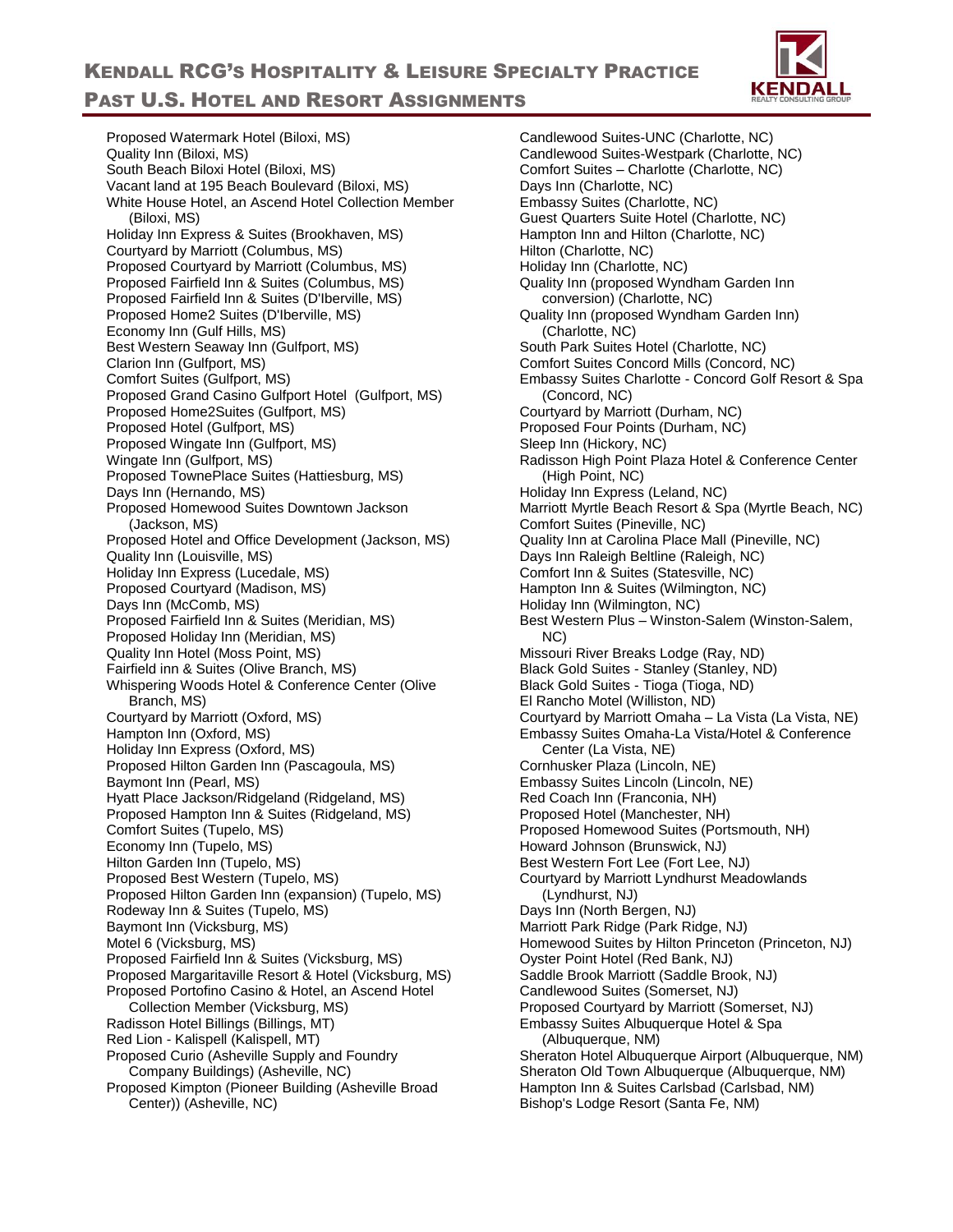

La Posada Spa and Resort (Santa Fe, NM) Proposed Holiday Inn Express (Ely, NV) America's Best Inn & Suites (Hawthorne, NV) Lake Las Vegas Resort (Henderson, NV) Hyatt Lake Las Vegas (Lake Las Vegas, NV) Kyle Canyon (Las Vegas, NV) Ritz Hotel (Las Vegas, NV) element (Las Vegas, NV) Hearthside Inn Las Vegas (Las Vegas, NV) Lucky Dragon Hotel & Casino (Las Vegas, NV) Proposed Select-service Hotel (Las Vegas, NV) Super 8 Motel (Las Vegas, NV) Trump International Towers (Las Vegas, NV) Wynn and Encore Resort & Casino (Las Vegas, NV) Wynn Resort (Casino, Hotel, Golf, and water rights) (Las Vegas, NV) BW Impact Study (Albany, NY) Radisson Hotel Albany (Albany, NY) Proposed Hotel (Bronx, NY) Villa Roma Resort (Callicoon, NY) Days Inn (Cicero, NY) Holiday Inn Express & Suites West Point-Fort Montgomery (Fort Montgomery, NY) Comfort Inn (Jamestown, NY) Allegria Hotel & Spa (Long Beach, NY) Holiday Inn Long Island City (Long Island City, NY) Paper Factory Hotel (Long Island City, NY) Ruschmeyer's Montauk (Montauk, NY) AKA United Nations (New York, NY) Algonquin Hotel (New York, NY) aloft Hotel - Harlem (New York, NY) Barbizon Hotel (New York, NY) Beekman Tower (New York, NY) Carter Hotel & 2101 Washington Avenue Philly (New York, NY) Club Quarters / World Center Hotel (New York, NY) Crowne Plaza (New York, NY) Crowne Plaza Manhattan (New York, NY) DoubleTree Financial District (New York, NY) Element Times Square (New York, NY) Flatotel (New York, NY) Hampton Inn Manhattan/UN (New York, NY) Hampton Inn Manhattan-35th St/Empire State Building (New York, NY) Helmsley Hotel (New York, NY) Holiday Inn Express Herald Square (New York, NY) Homewood Suites New York Midtown Manhattan Times Square-South (New York, NY) Hotel Casablanca (New York, NY) Hotel Giraffe (New York, NY) Martha Washington (New York, NY) Mayflower Hotel (New York, NY) Middletown Hotel (New York, NY) New York Hilton and Towers (New York, NY) Omni Park Central (New York, NY) Park Central Hotel (New York, NY) Park Lane Hotel (New York, NY) Plaza Athenee/Westbury (New York, NY) Proposed AKA at 17 John Street (New York, NY) Proposed AKA Wall Street (New York, NY) Proposed Hotel - Hudson Yards (New York, NY)

Proposed Hotel - Stapleton Waterfront (New York, NY) Proposed Penn Station Hotel (New York, NY) Regent Hotel (New York, NY) Seaport Inn (New York, NY) Sheraton Tribeca (New York, NY) Stay Hotel (New York, NY) The Dream Hotel Downtown (New York, NY) The Muse Hotel (New York, NY) The Plaza Hotel (New York, NY) The Plaza Hotel (residential units) (New York, NY) Waldorf Astoria (New York, NY) Candlewood Suites (North Syracuse, NY) Proposed Hotel Feasibility (Penn Yan, NY) LaGuardia Marriott (Queens, NY) Holiday Inn (Riverhead, NY) Strathallan Doubletree by Hilton (Rochester, NY) Candlewood Suites (Syracuse, NY) Westchester Marriott (Tarrytown, NY) Holiday Inn Express & Suites Coxackie (West Coxsackie, NY) Best Western (Woodbury, NY) DoubleTree Cleveland East Beachwood (Beachwood, OH) Renaissance Cincinnati Downtown Hotel (Cincinnati, OH) Holiday Inn Downtown Cleveland (Cleveland, OH) Proposed Wingate Inn (Cleveland, OH) Crowne Plaza Columbus North (Columbus, OH) Embassy Suites (Columbus, OH) Four Points Sheraton Columbus Ohio Airport (Columbus, OH) Holiday Inn Columbus Downtown Capitol Square (Columbus, OH) Quality Inn & Suites North/Polaris (Columbus, OH) Best Western Plus (Dayton, OH) Quality Inn & Suites North/Polaris (Worthington) (Dublin, OH) Red Roof Inn Plus (Dublin, OH) Best Western-Dayton Northwest (Englewood, OH) SpringHill Suites by Marriott (Gahanna, OH) TownePlace Suites by Marriott (Gahanna, OH) Holiday Inn Express Hotel & Suites (Groveport, OH) America's Best Value Inn (Heath, OH) Proposed Mixed-Use Development, Golf Resort (Lake County, OH) Hampton Inn Lancaster (Lancaster, OH) Quality Inn & Suites (Obetz, OH) Fairfield Inn & Suites (Reynoldsburg, OH) Courtyard by Marriott (Rossford, OH) Hampton Inn-Sidney (Sidney, OH) Super 8-Zanesville (Zanesville, OH) Holiday Inn (Lawton, OK) Embassy Suites Norman - Hotel & Conference Center (Norman, OK) Days Inn Airport Meridian (Oklahoma City, OK) Marriott Courtyard Oklahoma City Downtown (and adjacent parking garage) (Oklahoma City, OK) Residence Inn Oklahoma City Downtown/Bricktown (Oklahoma City, OK) Travelers Inn (Oklahoma City, OK) Wyndham Garden Inn (Oklahoma City, OK)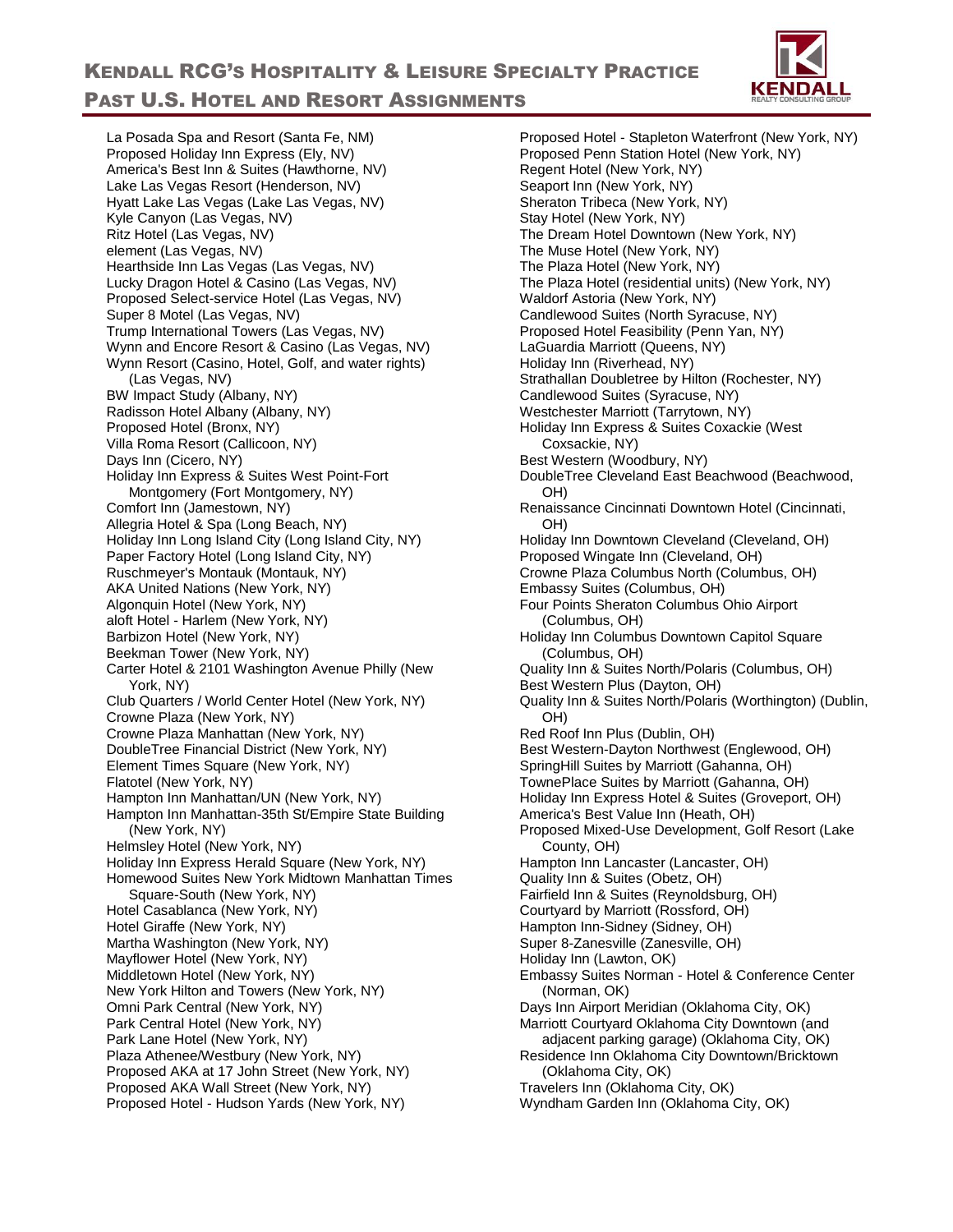

Holiday Inn Express (Pauls Valley, OK) Holiday Inn Express & Suites Pauls Valley (Pauls Valley, OK) Renaissance Tulsa Hotel & Convention Center (Tulsa, OK) Red Lion - Bend North (Bend, OR) Courtyard by Marriott (Medford, OR) Inn at Northrup Station (Portland, OR) Ramada Portland (Portland, OR) Penn Hills Lodge (Analomink, PA) Holiday Inn (Beaver Falls, PA) Buck Hill Inn (Buck Hill Falls, PA) Bushkill Inn & Conference Center (Bushkill, PA) Pocmont Lodge & Resort (Bushkill, PA) Holiday Inn (Clarion, PA) Grand Plaza Hotel (Dickson City, PA) Proposed Boutique Hotel at the Elkins Estate (Elkins Park, PA) Harley Hotel (Enfield, PA) Proposed Mountain Springs Hotel (Ephrata, PA) Hampton Inn Philadelphia/Great Valley/Malvern (Frazer, PA) Eisenhower Hotel (Gettysburg, PA) La Quinta Inn & Suites (Harrisburg, PA) Holiday Inn (Indiana, PA) Split Rock Lodge (Lake Harmony, PA) White Beauty View (Lake Wallenpaupack, PA) Mount Airy Resort (Mt. Airy, PA) Greentree Residence Inn by Marriott (Pittsburgh, PA) Harley Hotel (Pittsburgh, PA) Proposed Distrikt Hotel (Pittsburgh, PA) SpringHill Suites Quakertown (Quakertown, PA) Shawnee Inn and Golf Course (Shawnee on Delaware, PA) Fairfield Inn & Suites State College (State College, PA) Hampton Inn State College (State College, PA) Holiday Inn Express (State College, PA) SpringHill Suites (State College, PA) Chateau at Camelback (Tannersville, PA) Holiday Inn (Uniontown, PA) Philadelphia Marriott West (West Conshohocken, PA) Genetti's Best Western (Wilkes-Barre, PA) Ramada Inn (Wilkes-Barre, PA) Comfort Inn (York, PA) Newport Marriott (Newport, RI) Holiday inn Anderson (Anderson, SC) Holiday Inn Express & Suites Anderson I-85 (HWY 76) (Anderson, SC) Francis Marion (Charleston, SC) former Comfort Inn (Columbia, SC) Ramada (Columbia, SC) Comfort Suites at the University (Conway, SC) Daufuskie Island Hotel and Resort Community (Daufuskie Island, SC) Melrose Inn & Resort (Daufuskie Island, SC) Comfort Inn (Fort Mill, SC) Proposed Hawthorn Suites Golf Resort (Gaffney, SC) Clarion Inn and Suites – Greenville (Greenville, SC) Poinsett Hotel (Greenville, SC) Holiday Inn-Oceanfront (Myrtle Beach, SC) Hyatt Place North Charleston (North Charleston, SC)

Hyatt Place North Charleston (North Charleston, SC) Residence Inn Charleston Airport (North Charleston, SC) Days Inn (Orangeburg, SC) Best Western Ramkota Hotel (Aberdeen, SD) Hilton Inn (Rapid City, SD) Sheraton Sioux Falls Hotel & Convention Center (Sioux Falls, SD) Candlewood Suites (Brentwood, TN) DayBreak Suites Extended Stay (Cleveland, TN) Hampton Inn (Collierville, TN) Holiday Inn Express (Columbia, TN) Embassy Suites Nashville South Cool Springs (Franklin, TN) Hyatt Place Memphis/Germantown (Germantown, TN) Suburban Extended Stay (Hermitage, TN) Country Inn & Suites (Jackson, TN) Super 8 (Kingsport, TN) Candlewood Suites (Knoxville, TN) Hampton Inn (Knoxville, TN) Super 8 (Knoxville, TN) Travelodge Knoxville West (Knoxville, TN) Inland Suites Memphis Elvis Street (Memphis, TN) Inland Suites Memphis Lamar Street (Memphis, TN) Marriott Memphis East (Memphis, TN) Proposed Courtyard by Marriott (Memphis, TN) Proposed Hilton Garden Inn Downtown (Memphis, TN) Proposed Hotel, Madison Avenue Tower redevelopment (Memphis, TN) Proposed Summerfield Suites (Memphis, TN) The Royal Inn (Memphis, TN) Westin - Beal Street (Memphis, TN) Embassy Suites Nashville SE - Murfreesboro (and adjacent convention center) (Murfreesboro, TN) Holiday Inn (Murfreesboro, TN) Courtyard by Marriott (Nashville, TN) Courtyard by Marriott Nashville Opryland (Nashville, TN) Embassy Suites Nashville - at Vanderbilt (Nashville, TN) Fairfiled Inn & Suites Nashville Opryland (Nashville, TN) Loews Vanderbilt Hotel - Nashville (Nashville, TN) Proposed Hilton Garden Inn (Nashville, TN) Wilson Inn Hotel (Nashville, TN) Holiday Inn Express & Suites Newport (Newport, TN) Shular Inn (Pigeon Forge, TN) Dallas Marriott Quorum Hotel (Addison, TX) Sheraton Suites (Addison, TX) Days Inn (Alice, TX) Courtyard Dallas Allen @ The John Q Hammons Center (Allen, TX) Country Hearth Inn (Alvin, TX) Hyatt Place Dallas (Arlington, TX) Doubletree Hotel (Austin, TX) Four Points Hotel (Austin, TX) Habitat Suites (Austin, TX) Hampton Inn Austin/Airport Area South (Austin, TX) Hilton Garden Inn Austin NW/Arboretum (Austin, TX) Hyatt Place (Austin, TX) Hyatt Place Austin Arboretum (Austin, TX) Lakeway Inn (Austin, TX) Northpark Executive Suites Hotel (Austin, TX)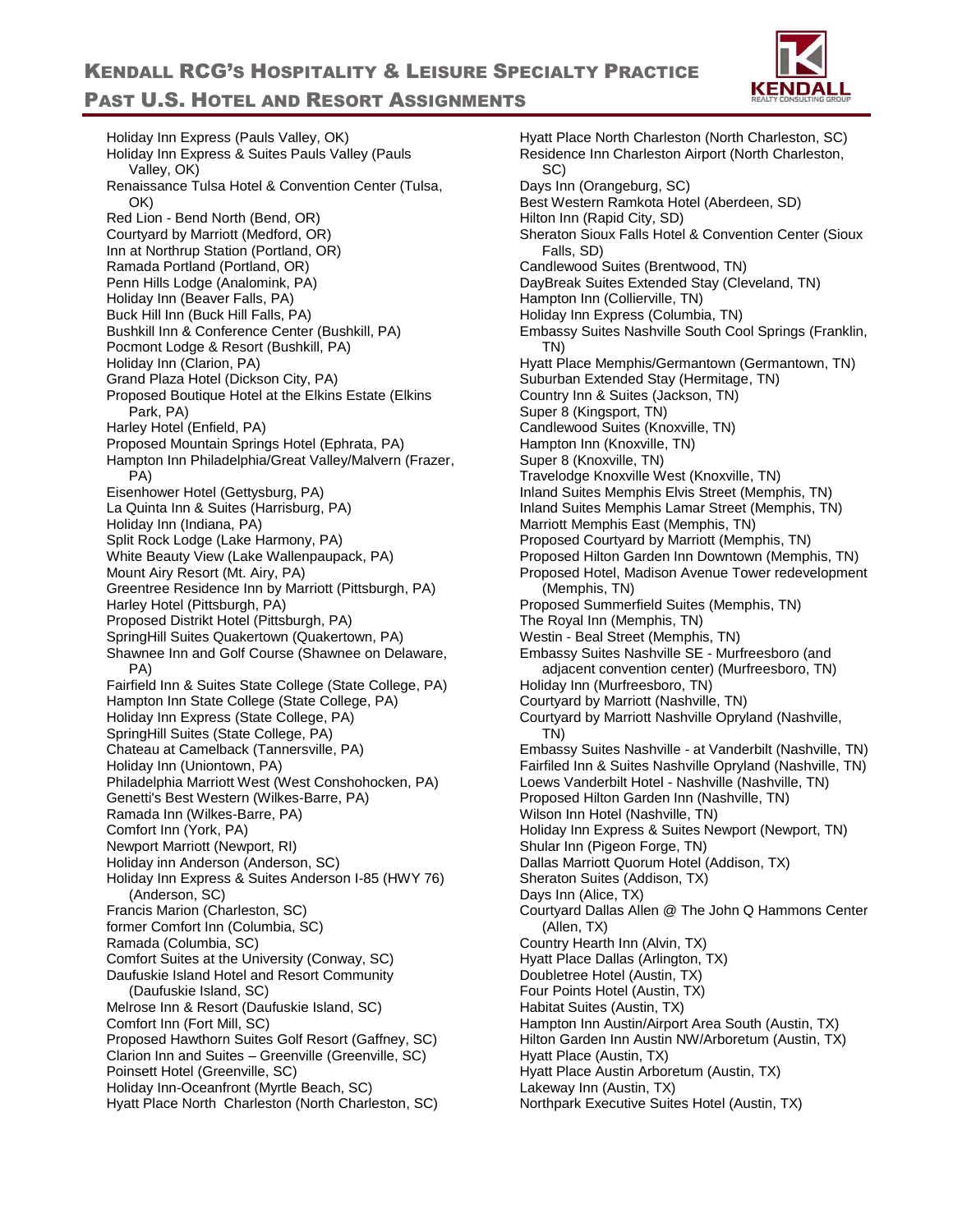

Proposed Hotel (Austin, TX) Residence Inn Austin University Area (Austin, TX) Hilton Garden Inn (Baytown, TX) Holiday Inn Express (Baytown, TX) Proposed Hilton Garden Inn (Baytown, TX) Proposed Home2 Suites (Baytown, TX) Comfort Suites (Beaumont, TX) Proposed Best Western (Benbrook, TX) Super 8 (Big Springs, TX) Best Western Premier Old Town (Bryan, TX) Sleep Inn (Center, TX) Courtyard Marriott College Station (College Station, TX) Hilton College Station & Conference Center (College Station, TX) Ramada Aggieland Inn (College Station, TX) Country Hearth Inn (Columbus, TX) Holiday Inn - Airport (Corpus Christi, TX) Hampton Inn & Suites Corsicana (Corsicana, TX) Holiday Inn Express & Suites Corsicana (Corsicana, TX) Candlewood Suites (Dallas, TX) Crescent Office/Hotel/Retail (Dallas, TX) Fairmont Hotel (Dallas, TX) Hotel Intercontinental (Dallas, TX) Howard Johnson Inn (Dallas, TX) Hyatt Regency DFW (Dallas, TX) Loews Anatole (Dallas, TX) Proposed Harwood Hotel Downtown Dallas (Dallas, TX) Proposed Homewood Suites Dulles (Dallas, TX) Candlewood Suites Deer Park (Deer Park, TX) Denton Inn & Suites (Denton, TX) Comfort Inn (Dickson, TX) Hilton Garden Inn - El Paso (El Paso, TX) Travelers Inn (El Paso, TX) Holiday Inn Fort Worth North Fossil Creek (Fort Worth, TX) Holiday Inn North (Fort Worth, TX) aloft Frisco (Frisco, TX) Embassy Suites Dallas Frisco Hotel Convention Center & Spa (and adjacent parking garage) (Frisco, TX) Proposed Hyatt Regency Frisco at Stonebriar Mall (Frisco, TX) Flagship Hotel (Galveston, TX) Hampton Inn (proposed) (Galveston, TX) Holiday Inn - Galveston (Galveston, TX) Proposed Homewood Suites (Galveston, TX) San Luis Resort (Galveston, TX) Holiday Inn Express (Grand Prairie, TX) La Quinta Inn (Grand Prairie, TX) Gaylord Texan (Grapevine, TX) Adam's Mark Hotel (Houston, TX) Candlewood-Westchase (Houston, TX) Crowne Plaza Houston Galleria Area (Houston, TX) Days Inn - Astrodome (Houston, TX) Days Inn Houston North (Houston, TX) DoubleTree by Hilton Hotel at Houston Intercontinental Airport (Houston, TX) Doubletree Hotel (Houston, TX) Hearthside Inn (Houston, TX) Holiday Inn (Houston, TX) Holiday Inn - I-10 (Houston, TX)

Holiday Inn Express (Houston, TX) Holiday Inn Express Houston N-1960 Champions Area (Houston, TX) Houston Doubletree (Houston, TX) Humble Oil Building, 1212 Main Street (Houston, TX) Hyatt Place Bush Intercontinental Airport (Houston, TX) Hyatt Regency (Houston, TX) Lancaster Hotel (Houston, TX) Proposed AC Hotel (Houston, TX) Proposed Hampton Inn (Houston, TX) Proposed Hampton Inn/Hobby Airport (Houston, TX) Ritz Carlton (Houston, TX) Sheraton Astrodome (Houston, TX) Six Flags Astroworld Redevelopment (Houston, TX) Westin Oaks and Westin Galleria Hotel (Houston, TX) Whitehall Hotel (Houston, TX) aloft Las Colinas (Irving, TX) Comfort Inn (Irving, TX) Proposed Hotel (Laredo, TX) Four Seasons Resort and Club Dallas at Las Colinas (Las Colinas, TX) Barcelona Court Hotel (Lubbock, TX) LaQuinta Inn & Suites Lumberton (Lumberton, TX) Hampton Inn - Marshall (Marshall, TX) Country Inn and Suites (Mesquite, TX) Travelers Inn (Mesquite, TX) Del Lago Resort & Spa (Montgomery, TX) Fredonia Hotel (Nacogdoches, TX) Fredonia Hotel (renovation) (Nacogdoches, TX) Executive Inn (Orange, TX) SpringHill Suites (Pearland, TX) Motel 6 (Pecos, TX) aloft Plano (Plano, TX) Best Western (Plano, TX) Holiday Inn Express & Suites (Plano, TX) Proposed Renaissance At Legacy West (Plano, TX) Renaissance At Legacy West (Plano, TX) Holiday Inn (Port Arthur, TX) Richardson Renaissance Hotel and Convention Center (Richardson, TX) Sleep Inn (Roanoke, TX) Courtyard Marriott Round Rock (Round Rock, TX) Courtyard by Marriott (San Antonio, TX) DoubleTree Emily Morgan Hotel (San Antonio, TX) Hampton Inn (San Antonio, TX) Hyatt Hill Country (San Antonio, TX) Hyatt Place San Antonio Airport (San Antonio, TX) La Quinta (San Antonio, TX) La Quinta Airport East (San Antonio, TX) La Quinta Airport West (San Antonio, TX) Marriott San Antonio River (San Antonio, TX) Proposed Hampton Inn (San Antonio, TX) Proposed WoodSprings Suites (San Antonio, TX) Residence Inn (San Antonio, TX) Travelers Inn (San Antonio, TX) Wyndham Hotel (San Antonio, TX) Embassy Suites San Marcos - Hotel, Spa & Conference Center (San Marcos, TX) Hampton Inn & Suites (Sulphur Springs, TX) Proposed Hampton Inn (Sulphur Springs, TX) Holiday Inn Express (Temple, TX)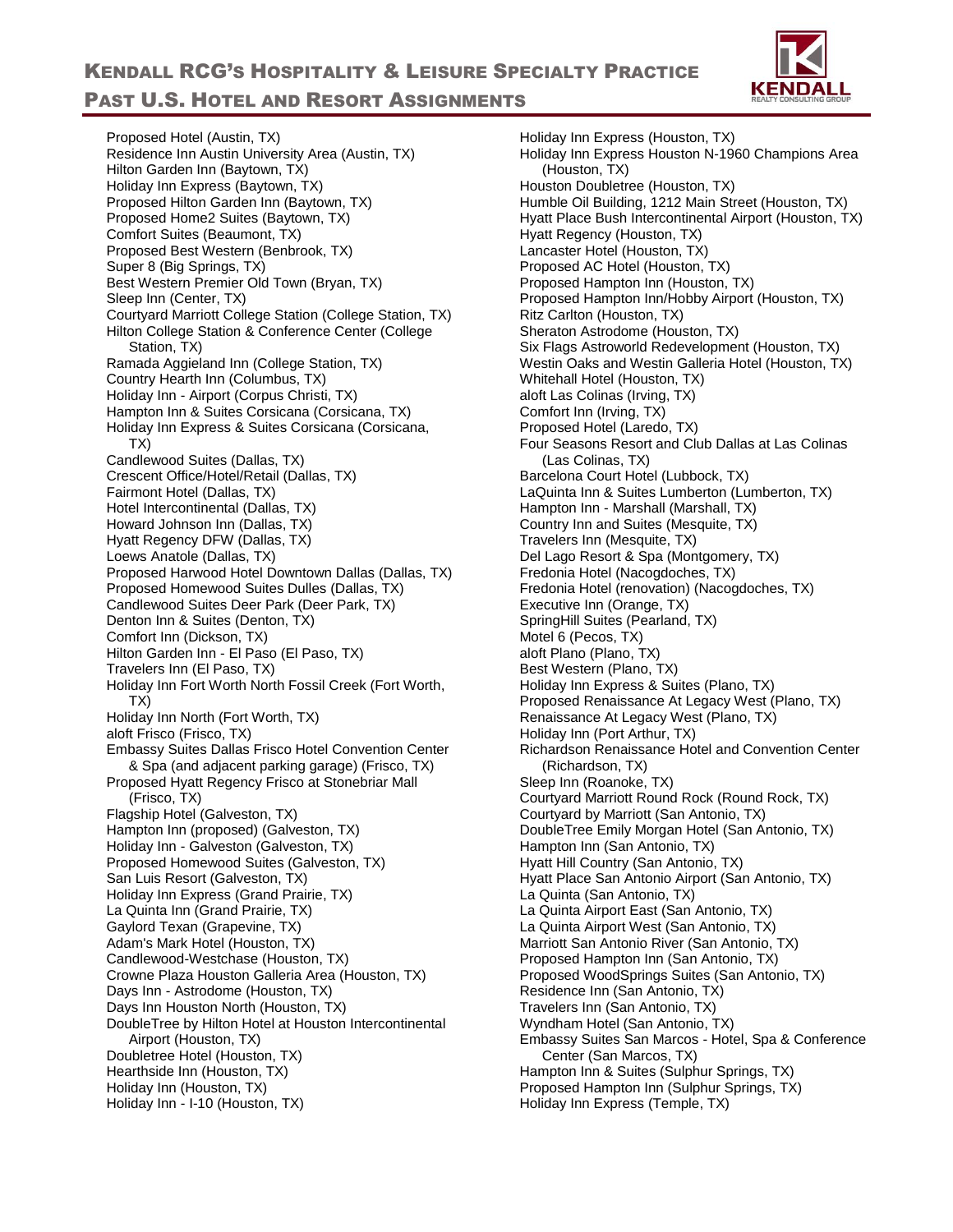

Homewood Suites Houston-Woodlands (The Woodlands, TX) Courtyard by Marriott (Victoria, TX) Hampton inn (Waxahachie, TX) Country Hearth Inn (West Columbia, TX) Days Inn Kanab (Kanab, UT) Days Inn Moab (Moab, UT) Rodeway Monticello (Monticello, UT) Best Western Plus Airport Inn & Suites (Salt Lake City, UT) Hotel Monaco (Salt Lake City, UT) Marriott Salt Lake City University Park (Salt Lake City, UT) Red Lion - Salt Lake City Downtown (Salt Lake City, UT) Pioneer Lodge Zion (Springdale, UT) Hampton Inn & Suites Crystal City (Arlington, VA) Sheraton Crystal City (Arlington, VA) Candlewood Suites (Fairfax, VA) Embassy Suites Tyson's Corner (Fairfax, VA) Embassy Suites Hampton Roads-Hotel, Spa & Convention Center (Hampton, VA) Candlewood Suites (Herndon, VA) Hyatt (Richmond, VA) Courtyard - Richmond Airport (Sandston, VA) Dolphin Inn (Virginia Beach, VA) Hampton Inn (Warrenton, VA) Doubletree Hotel Williamsburg (Williamsburg, VA) Best Western (Battleground, WA) Red Lion - Bellevue (Bellevue, WA) Red Lion - Coos Bay (Coos Bay, WA) The Rosario Resort (Eastsound, WA) Travelers Inn (Fife, WA)

Red Lion - Kelso / Longview (Kelso, WA) Red Lion - Columbia Center (Kennewick, WA) Best Western Plus Liberty Lake (Liberty Lake, WA) Red Lion - Olympia (Olympia, WA) Red Lion - Pasco (Pasco, WA) Red Lion - Port Angeles (Port Angeles, WA) Red Lion - Richland Hanford House (Richland, WA) Edgewater Hotel (Seattle, WA) Red Lion - Seattle Airport (Seattle, WA) Salish Lodge & Resort (Seattle, WA) SpringHill Suites by Marriott (Seattle, WA) SpringHill Suites By Marriott Seattle Downtown/South Lake Union (Seattle, WA) Red Lion - Hotel at the Park (Spokane, WA) Red Lion - River Inn (Spokane, WA) Skamania Lodge (Stevenson, WA) Red Lion - Wenatchee (Wenatchee, WA) Red Lion - Yakima Center (Yakima, WA) Americinn (Appleton, WI) Radisson Paper Valley Hotel (Appleton, WI) Best Western (Fort Atkinson, WI) Hilton Hotel (Lake Geneva, WI) Courtyard by Marriott (Milwaukee, WI) Milwaukee Wyndham (Milwaukee, WI) Super 8 (Whitewater, WI) Knights Inn (S.E. Charleston, WV) Holiday Inn (Cheyenne, WY) Radisson Hotel Cheyenne (Cheyenne, WY) Days Inn (Cody, WY) Fairfield Inn & Suites (Laramie, WY)